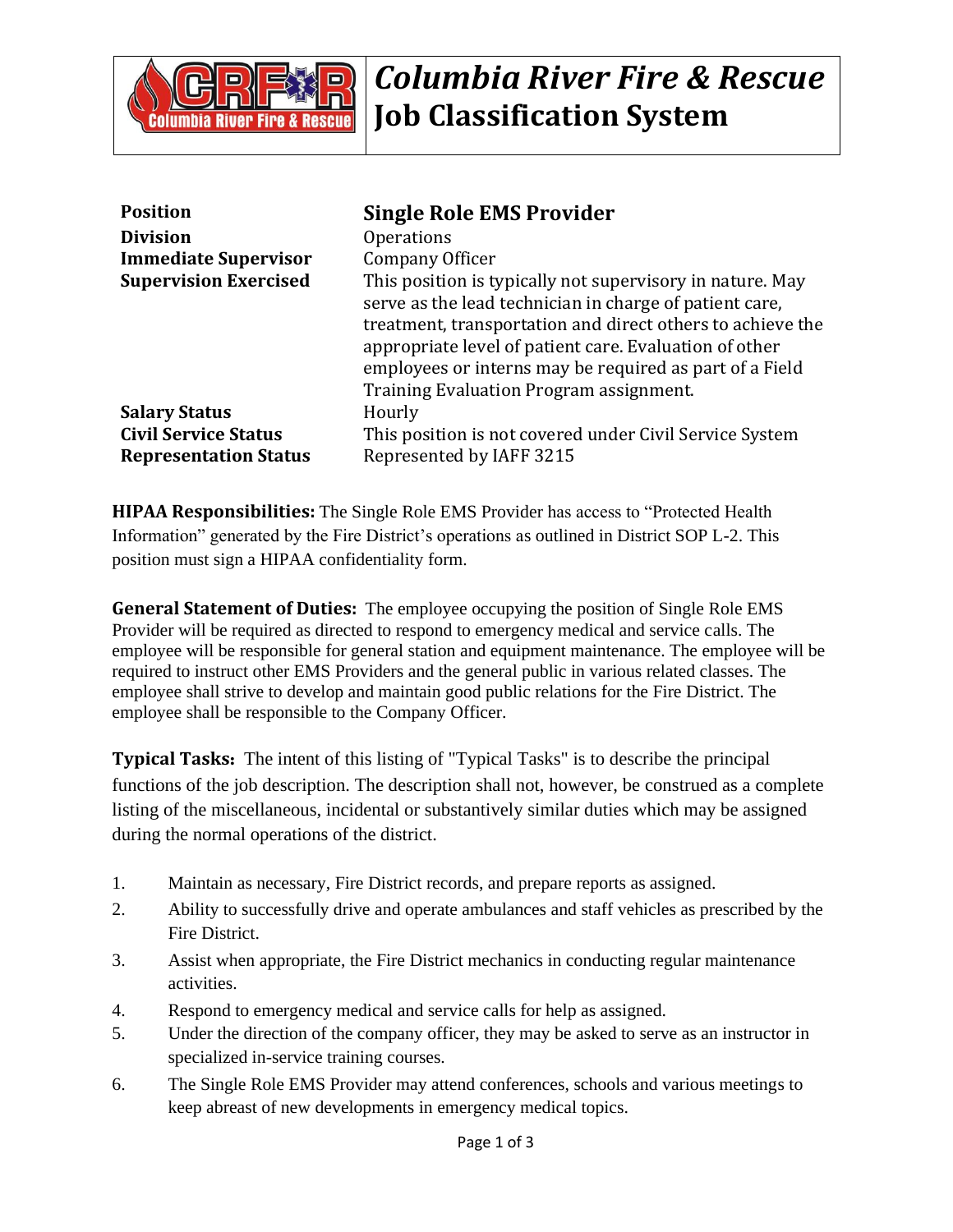# *Columbia River Fire & Rescue*  **Job Classification System**

- 7. The Single Role EMS Provider shall be responsible for the cleanliness and maintenance of their station, apparatus, equipment and other district property assigned to or stored therein.
- 9. The Single Role EMS shall participate in public education in their assigned area.
- 10. The Single Role EMS Provider shall be physically and mentally capable of performing all activities that emergency medical incidents require.
- 11. The Single Role EMS Provider shall perform other such duties as may be prescribed by their Company Officer or any Officer within the Chain of Command.

## **Required Knowledge, Skills, and Abilities (KSAs):**

**Columbia River Fire & Rescue** 

- 1. Have knowledge of and consistently apply the goals of the Fire District as outline in the Vision, Mission, Values and Expectations Statements.
- 2. This position requires a moderate amount of Emergency Medical Service (EMS) transport experience. Candidates for this position should highlight their patient contact experiences rather than the length of time they held a position.
- 3. This position requires the member to pass a background check.
- 4. This position requires the successful completion of a medical evaluation by the District's Occupational Health Care Professionals, including an initial drug screening. The Single Role EMS Provider must successfully complete annual medical evaluations as prescribed by the District.
- 5. Ability to use new concepts and acquire skills rapidly.
- 6. Ability to perform effectively under a variety of circumstances and in extreme situations.
- 7. Ability to understand, follow and give oral and written instructions.
- 8. Ability to work effectively with the public, fellow employees and to project a positive image of the organization, their company and themselves.
- 9. Ability to work effectively with the District's computer hardware and software
- 10. Physical strength and ability sufficient to perform work of the class as established by the Fire District.
- 11. Ability to use knowledge in keeping the District's programs operating smoothly.
- 12. Ability to read, learn and remember new and updated detailed complex information, such as hazardous materials information, medical information, or changes in policy or procedures. Ability to apply information in a logical manner.
- 13. Ability to make decisions independently in accordance with established policies and to use initiative and judgment in carrying out tasks and responsibilities in a high activity, multi-task environment.
- 14. Ability to deliver excellent customer service to the patrons of the District in a wide array of situations, including handling citizen complaints and solving customer problems with positive outcomes.